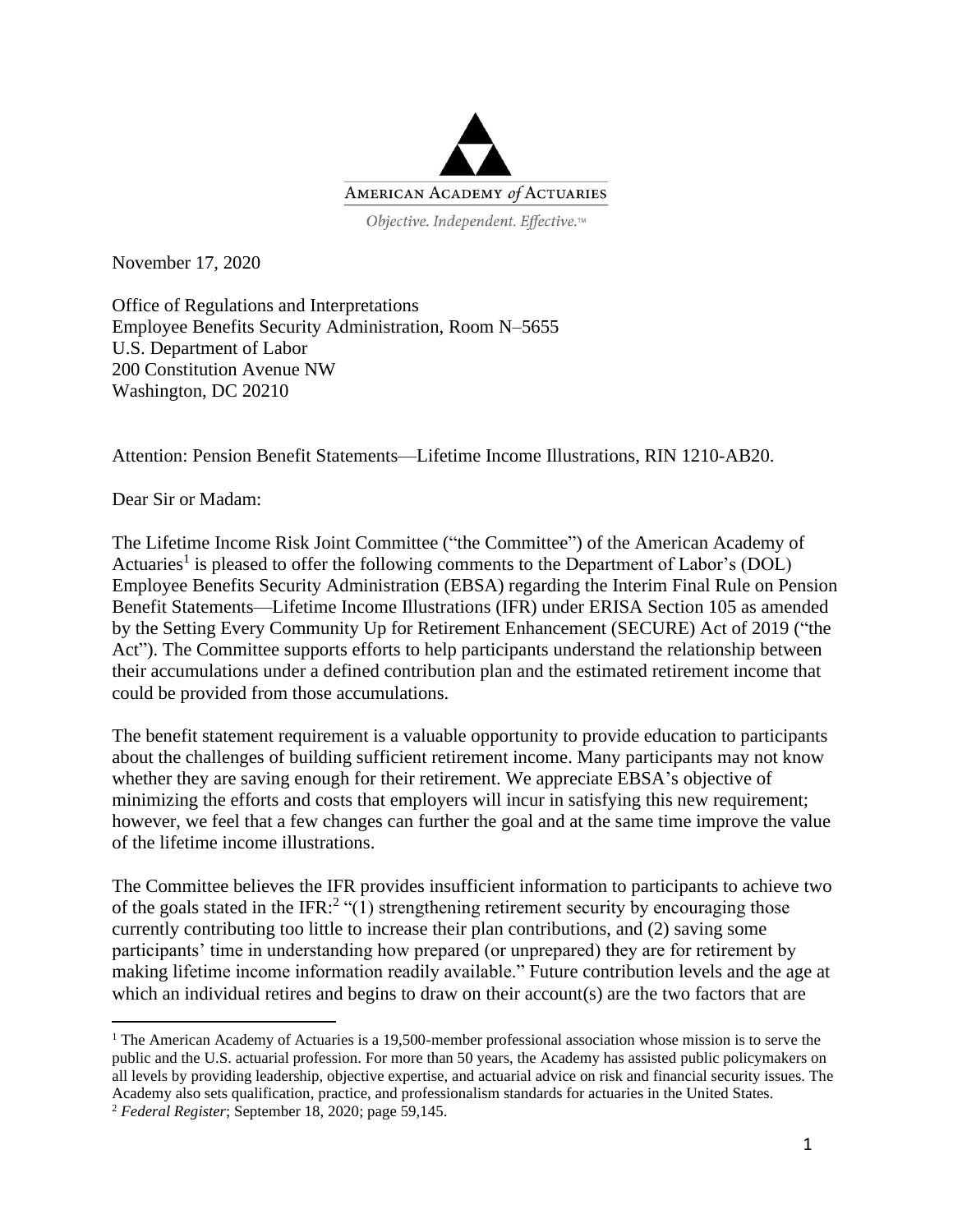most directly within the individual's control to influence their ultimate amount of retirement income. The current IFR provides no meaningful information on the effect of either of these factors. We believe that the rules could be greatly improved by modifying the illustrations to take these factors into account and by coordinating with the EBSA Lifetime Income Calculator so that interested individuals could obtain additional modeling results consistent with the amounts shown on their statement.

Evaluating the lifetime income derived from only the current accrued benefit is a minor part of understanding retirement preparedness; benefits derived from future contributions are even more important in many circumstances. Also, the Committee believes that calculating estimated lifetime income only as if the participant is currently age 67 is of limited value and could be misleading. These issues are addressed below in addition to specific comments on other benefit statement elements.

## *Consideration of Growth in Account Balance*

The IFR would require that the "total benefits accrued" be converted to an immediate age 67 lifetime income amount. As stated above, it is the Committee's consideration that this leaves most participants with inadequate information to know whether they are saving enough for retirement.

We believe assuming the participant is currently age 67 is misleading because it understates the potential lifetime income for individuals under age 67. In our view, as is calculated by the EBSA Lifetime Income Calculator, account balances should be accumulated until retirement at a moderate rate of return that the DOL should establish from time to time. As such, this rate should be based on current market returns and should not be a fixed rate, such as the 7% return in the current EBSA Lifetime Income Calculator

As assumed in the current EBSA Lifetime Income Calculator, account balances may grow with future contributions. To achieve the goal of providing useful information, the illustration should reflect this. It is not uncommon for future contributions to be recognized in income illustrations that employers currently provide to employees. We recommend that the benefit statement include both the amounts based on the "total benefits accrued" and amounts based on the total benefits accrued plus the benefits from anticipated future contributions, for example, an amount equal to the current employer and employee contributions, plus investment earnings. In this case, the IFR should provide employers with relief from potential liability if future contribution levels, as noted above, are assumed.

Providing information that illustrates the effect of future contributions, investment earnings and retirement age (discussed below) has a greater potential to inform individuals in a manner that promotes better retirement security.

If the illustration does not include future contributions and/or investment earnings prior to retirement, we recommend that the benefit statement include language such as:

"If you are not close to retirement, your account balance will likely grow with additional contributions and/or investment earnings. You can estimate the potential impact of these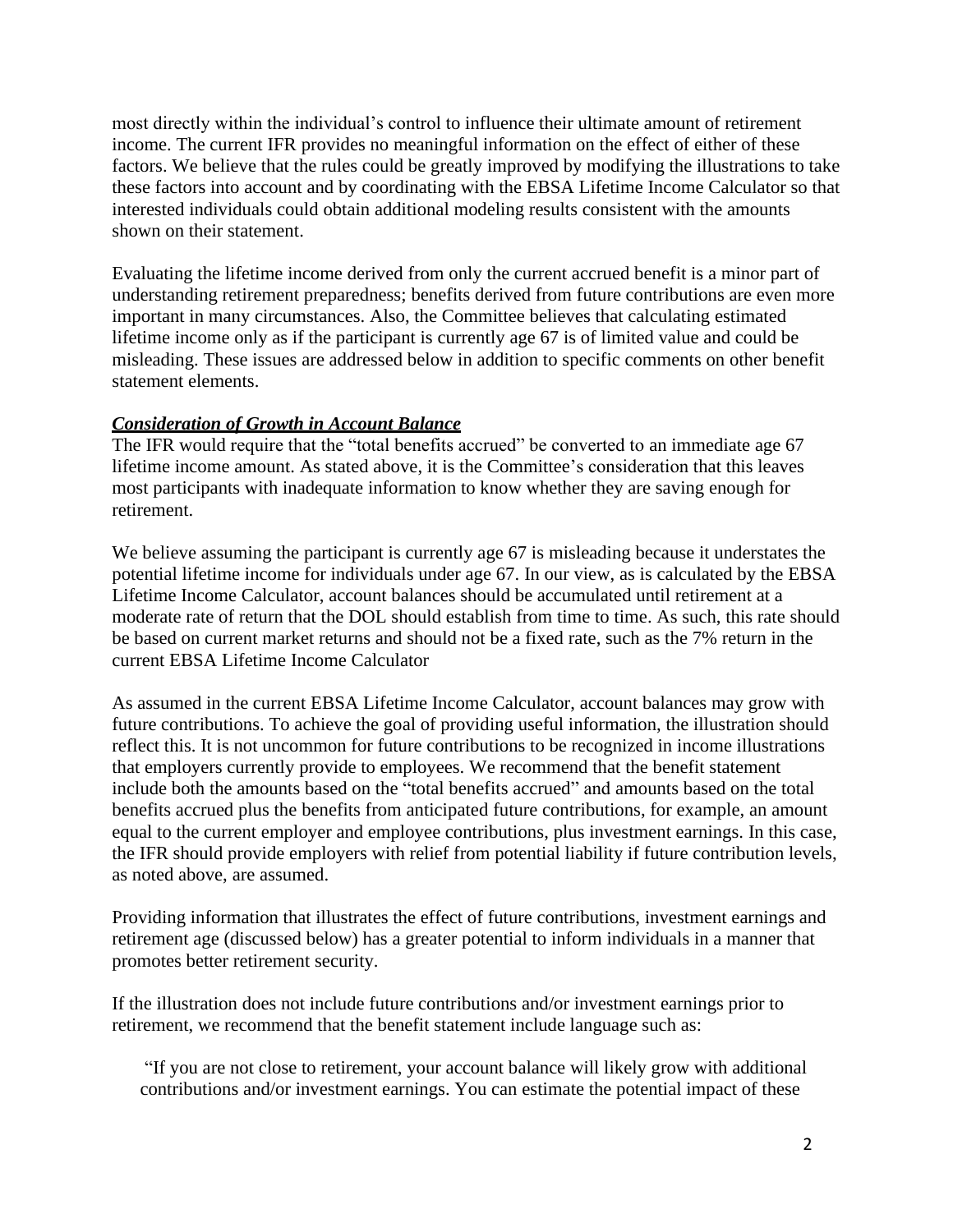factors on your projected retirement income by going to the [EBSA Lifetime Income](https://www.dol.gov/agencies/ebsa/laws-and-regulations/rules-and-regulations/advanced-notices-of-proposed-rulemaking/lifetime-income-calculator)  [Calculator.](https://www.dol.gov/agencies/ebsa/laws-and-regulations/rules-and-regulations/advanced-notices-of-proposed-rulemaking/lifetime-income-calculator)

As discussed below, the usefulness of the EBSA Lifetime Income Calculator in this regard would be greatly enhanced by using assumptions that are generally consistent with those used in generating these lifetime income illustrations.

# *Retirement Age*

If the changes discussed above relating to future contributions and investment growth are adopted, then we believe it would also be valuable to provide information providing at least one other retirement age to more fully illustrate the potential effect of deferring retirement. If the additional age were 62, an additional five years' worth of investment earnings and in many cases additional contributions could be extremely significant, and would be appropriately captured if future contributions and investment growth are included in the calculations.

Absent these changes, however, we agree with the DOL's approach of using a single age and would not recommend the use of multiple retirement ages. The difference in the annuity amounts, for example between age 62 and 67, would be misleading if investment earnings and annual contributions are not recognized. Because the difference in income between age 62 and age 67 based only on the current account balance is approximately 15%, one might conclude that working an additional five years is of limited value when that is clearly not the case.

We appreciate the difficulty in selecting a single retirement age; however, age 67 will not be the most appropriate retirement age for all participants. We believe the benefit statement should state that values for alternative ages can be determined by using the EBSA Lifetime Income Calculator. In addition, if the specifications in the IFR are not changed, we believe it should be clearly explained that the use of age 67 is an assumption that the participant is **currently** age 67, so it is not subject to misinterpretation that the amount shown is available at their future attainment of age 67. For instance, the illustrative disclosure box in the preamble overview we suggest should read "Monthly payment if age 67 today" instead of "Monthly payment at 67." Additional language might also be considered to make clear that for those currently younger than age 67, the effects of future investment returns and contributions have not been reflected—again referring individuals to the EBSA Lifetime Income Calculator for more information.

## *Annuity Conversion Rates*

Immediate annuity rates are typically based on an interest rate that is the expected earned rate (generally based on corporate bonds) minus a pricing margin for insurance company expenses and profit. The IFR directs the use of the 10-year constant maturity Treasury (CMT) securities yield rate to compute benefits. It implicitly assumes that the spread for corporate bond yields over 10-year CMT rates is equal to the pricing margin for a single premium immediate annuity, which is approximately 100 basis points (bps). During 2020, the spread<sup>3</sup> of corporate bonds over the 10-year CMT has ranged from approximately 100 bps to 200 bps, and in 2008 it was as high

<sup>3</sup> Corporate bonds from the St. Louis Federal Reserve, *Corporate Bond Spot Rates by Maturity, Monthly, Not Seasonally Adjusted.* 10YT rates from treasury.gov.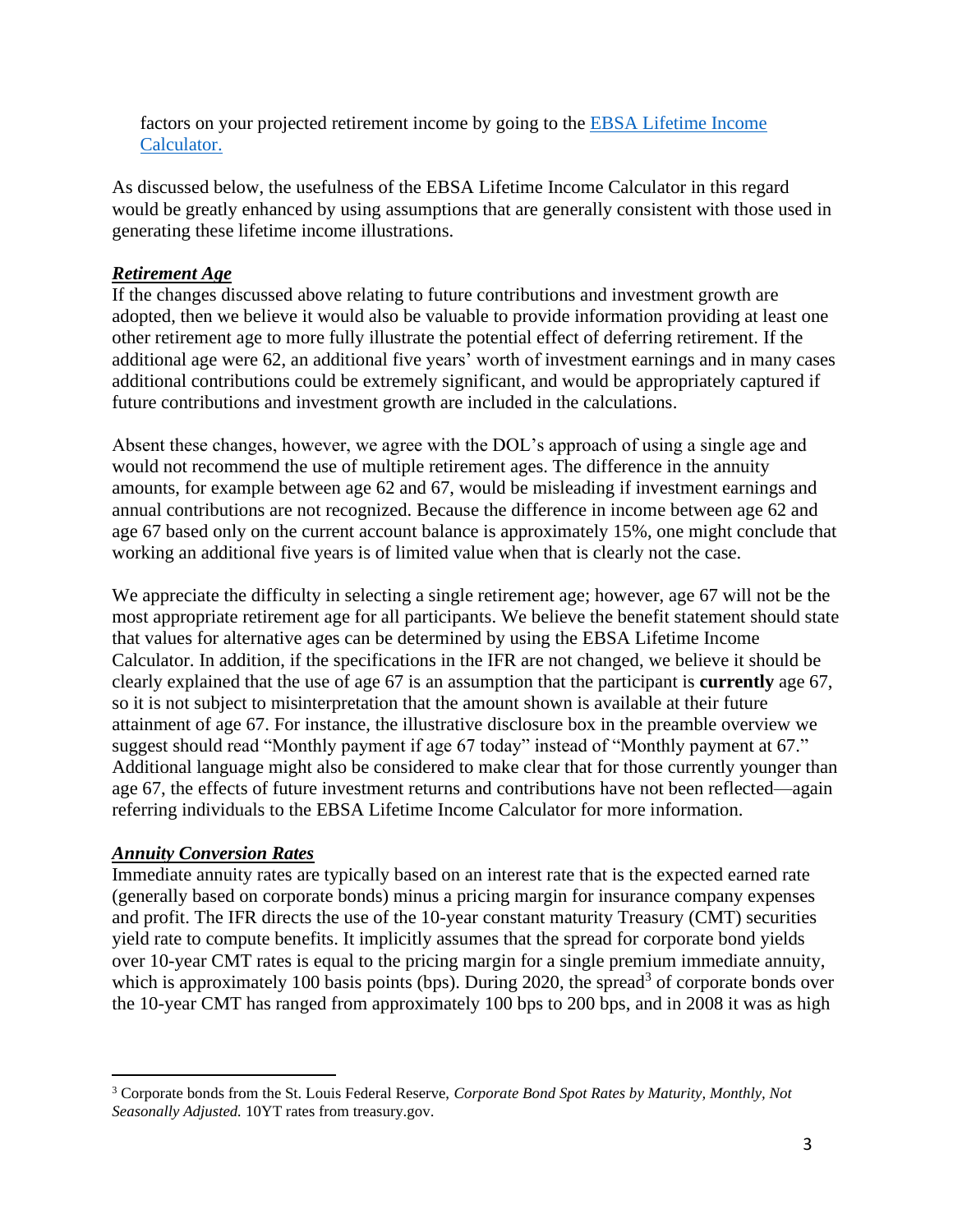as 500 bps. A Society of Actuaries (SOA) study<sup>4</sup> illustrates the historic volatility of the spreads, showing the 10-year CMT rate to be an inappropriate choice for the purpose of determining immediate annuity values. An alternative approach is described below.

While using unisex tables provides some simplicity, few plans currently offer in-plan fixed income annuity options, which are required to be unisex. Thus, if annuities are purchased, they will most likely be purchased outside the plan on a sex-distinct basis. We are thus concerned that the proposed benefit statement may provide misleading information due to the understatement of income for male participants and overstatement for female participants.

The following suppositional examples illustrate the combined impact of the IFR hypothetical annuity method vs. market annuity quotes and unisex vs. sex-distinct benefit levels.

As currently proposed in the regulation:

Based on \$125,000 account balance, 417(e) unisex mortality, age 67, and an assumed 10-year CMT of 0.70%: Life annuity: \$572/month Qualified Joint and 100 percent Survivor annuity: \$465/month

Average current quotations<sup>5</sup> from five large insurers for an age 67 immediate annuity purchased outside the plan: Life annuity: Male \$630/month (110% of proposed unisex) & Female \$588/month (103% of proposed unisex) Qualified Joint and 100% Survivor annuity: \$511/month (110% of proposed)

In light of these differences between the hypothetical annuity in the IFR and annuity market rates, we recommend a different approach that can be used by plans that do not offer in-plan annuity purchases (or as an alternative for those that do). We recommend that the DOL periodically—e.g., monthly or quarterly—publish actual sex-distinct annuity purchase rates. These would be based upon the publicly available average rates being offered by the largest (by sales volume) providers of single premium immediate annuities. There are publicly accessible websites where quotes can be obtained on a daily basis. For participants where sex is not known, we suggest the employer use the average of the two rates. This approach would eliminate any questions about the use of a representative annuity interest rate, the use of  $\S417(e)$  mortality rates, applying insurance company "loads" as well as making the benefit statement easier and less costly for employers (especially smaller ones) because the annuity conversion factors would be provided by the DOL.

## *Inflation Adjustment*

The Committee believes that it is important for participants to consider the impact of inflation, both before and after retirement, in order to understand the impact of purchasing power on their retirement income. Illustrating an annuity that increases each year based on an assumed cost-of-

<sup>4</sup> *Annuity Market Pricing Approaches*, Society of Actuaries, March 2019,

https://www.soa.org/globalassets/assets/files/resources/research-report/2019/annuity-market-prices.pdf.

<sup>5</sup> Immediateannuities.com, September 2020.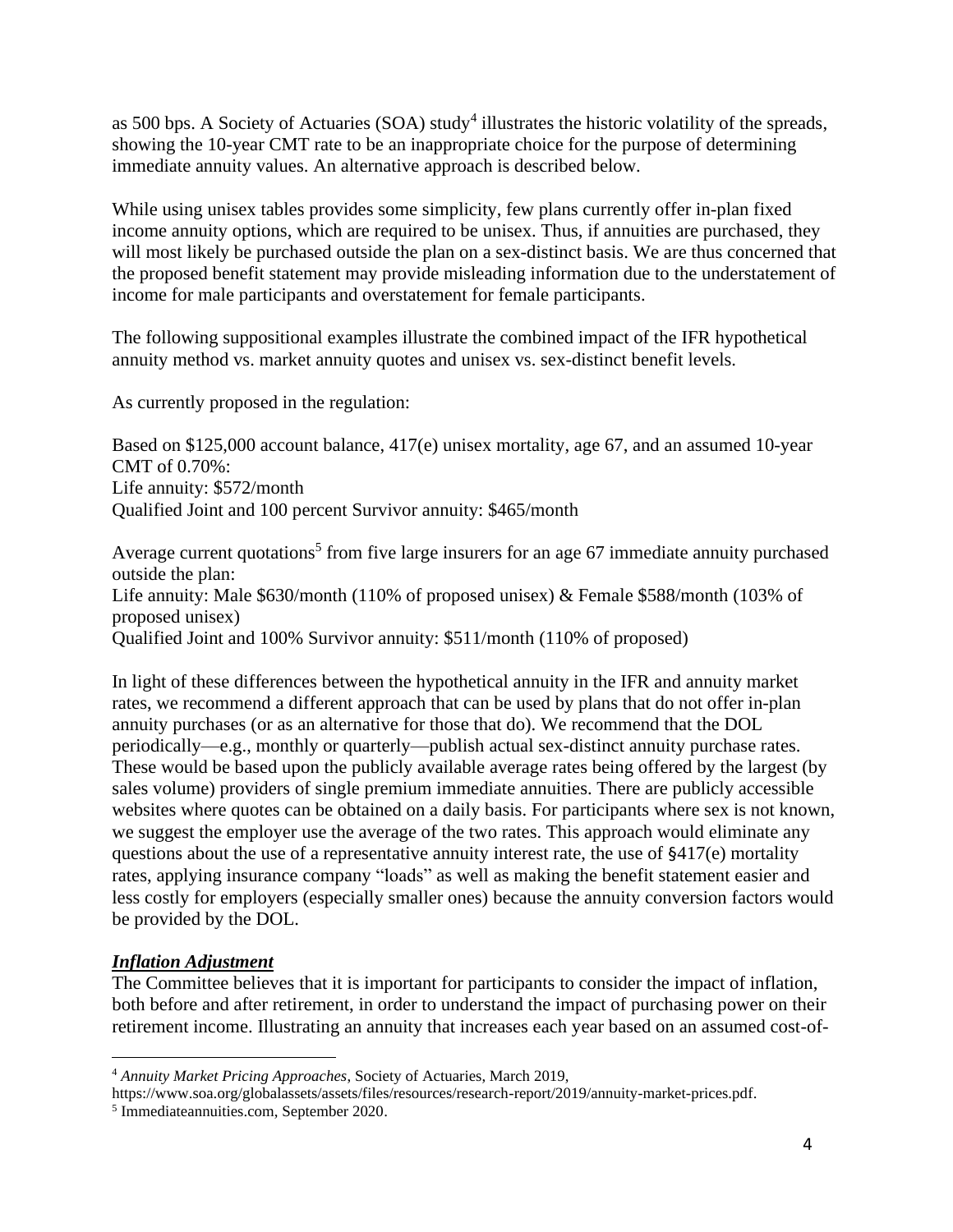living adjustment increase is valuable for understanding retirement readiness. We would recommend using the cost-of-living adjustment assumptions, currently 2.4%, used by the Social Security Administration in its most recent annual Trustees Report. If it is not possible to obtain annuity quotes with increasing benefits based on the inflation assumption to be used, a simple adjustment factor could be applied to the level annuity quotes described above. For example, the adjustment to determine the reduced initial benefit for 2.4% increases would be a decrease of approximately  $23\%$ .<sup>6</sup> It is suggested the benefit statement explain that the illustrated income is based on an annuity that increases annually, similar to Social Security, for example:

"The estimated initial monthly payment for an inflation-indexed annuity would be increased each year by an assumed cost-of-living adjustment equal to \_\_ percent."

Additionally, like in the EBSA Lifetime Income Calculator, an allowance for the impact of inflation is recommended to be included prior to retirement age if a change is adopted that considers investment earnings up to retirement age. This would adjust the income amounts to current purchasing power. The benefit statement would include two sets of values, one with nominal income and one with inflation-adjusted income.

## *Spouse Age*

We recommend the following be added to the benefit statement:

"If your spouse is older or younger than you, the Qualified Joint and 100 percent Survivor benefit will be approximately 1.4 percent higher/lower<sup>7</sup> for each year your spouse is older/younger than you. For example, if your spouse is five years older than you, your benefit will be approximately seven percent higher. If your spouse is 10 years younger than you, your benefit will be approximately 14 percent lower."

#### *Updating the EBSA Lifetime Income Calculator*

We believe the EBSA Lifetime Income Calculator should be updated to be consistent with the benefit statement assumptions in order to offer participants a more robust modeling tool. These are some suggested changes:

1. Retirement Age input be allowed for ages 60 to 72.

2. Years to Retirement be changed to Current Age, from which the years would be calculated.

3. The Joint and 50 percent Survivor form be changed to the Joint and 100% Survivor Form, but with an option to calculate the benefit under the 50 percent form.

4. There be a selection of sex.

5. Allow for a specified contribution increase percentage as opposed to 3% fixed.

6. Allow for a specified investment return rate as opposed to 7% fixed.

7. Allow for a calculation with an inflation adjustment for the pre-retirement period, postretirement period, or both.

8. For annuity purchase rates, use actual quotes based on values from age 60 to 72 on a sexdistinct basis, updated periodically.

<sup>&</sup>lt;sup>6</sup> Immediateannuities.com, September 2020. Value interpolated between annuity quotes with 2% annual increase and 3% annual increase.

<sup>&</sup>lt;sup>7</sup> Immediateannuities.com, September 2020. Current annuity quotes were calculated for various age differentials.